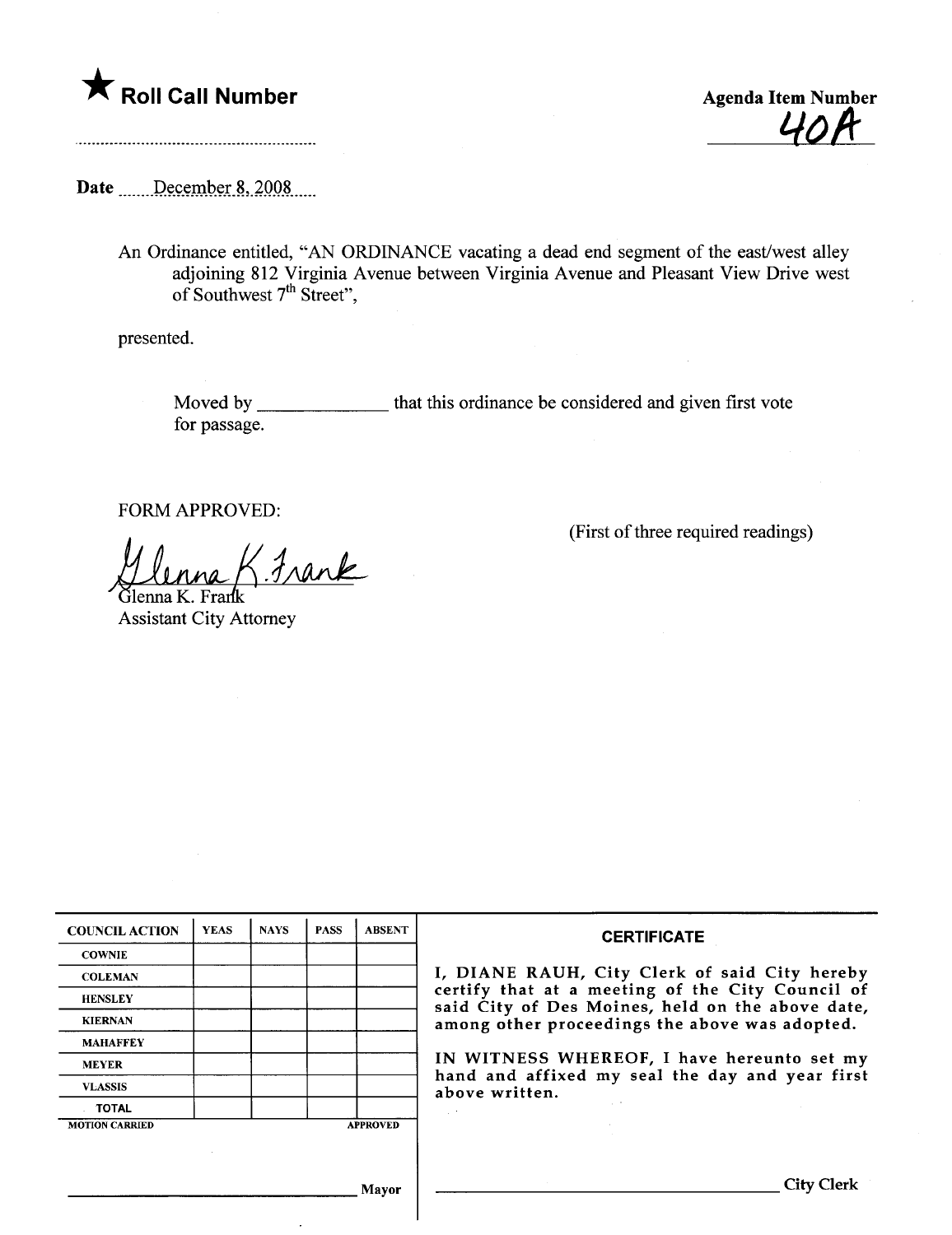40ft

Prepared by: Glenna K. Frank, Assistant City Attorney, 400 Robert D. Ray Drive, Des Moines, Iowa 50309-1891 (515) 283-4130

## ORDINANCE NO.

AN ORDINANCE vacating a dead end segment of the east/west alley adjoining 812 Virginia Avenue between Virginia Avenue and Pleasant View Drive west of Southwest 7<sup>th</sup> Street.

WHEREAS, all prior requirements of law pertaining to the vacation of public right-of-way have been fully observed; and

WHEREAS, it is desirable that the public right-of-way herein described be vacated;

NOW, THEREFORE, BE IT ORDAINED by the City Council of the City of Des Moines, Iowa:

Section 1. A dead end segment of the east/west alley adjoining 812 Virginia Avenue between Virginia Avenue and Pleasant View Drive west of Southwest  $7<sup>th</sup>$  Street, more specifically described as follows, be and is hereby vacated.

All that part of the East/West Alley right-of-way lying South of and adjoining the East 50.0 feet of the West 100.0 feet of Lot 7, Proctors Addition an Official Plat, all now included in and forming a part of the City of Des Moines, Polk County, Iowa.

Section 2. The City of Des Moines hereby reserves an easement upon the property described above for the continued use and maintenance of any utilities now in place, with the right of entry for servicing same.

Section 3. That the City Clerk is hereby authorized and directed to cause certified copies of ths ordinance and proof of publication thereof together with proof of publication of the notice of the public hearing on this matter to be properly filed in the office of the Recorder of Polk County, Iowa.

Section 4. This ordinance shall be in full force and effect from and after its passage and publication as provided by law.

FORM APPROVED:<br>Llenna K. Frank Glenna K. Frank, Assistant City Attorney

**JESCRIPTION APPROVED**